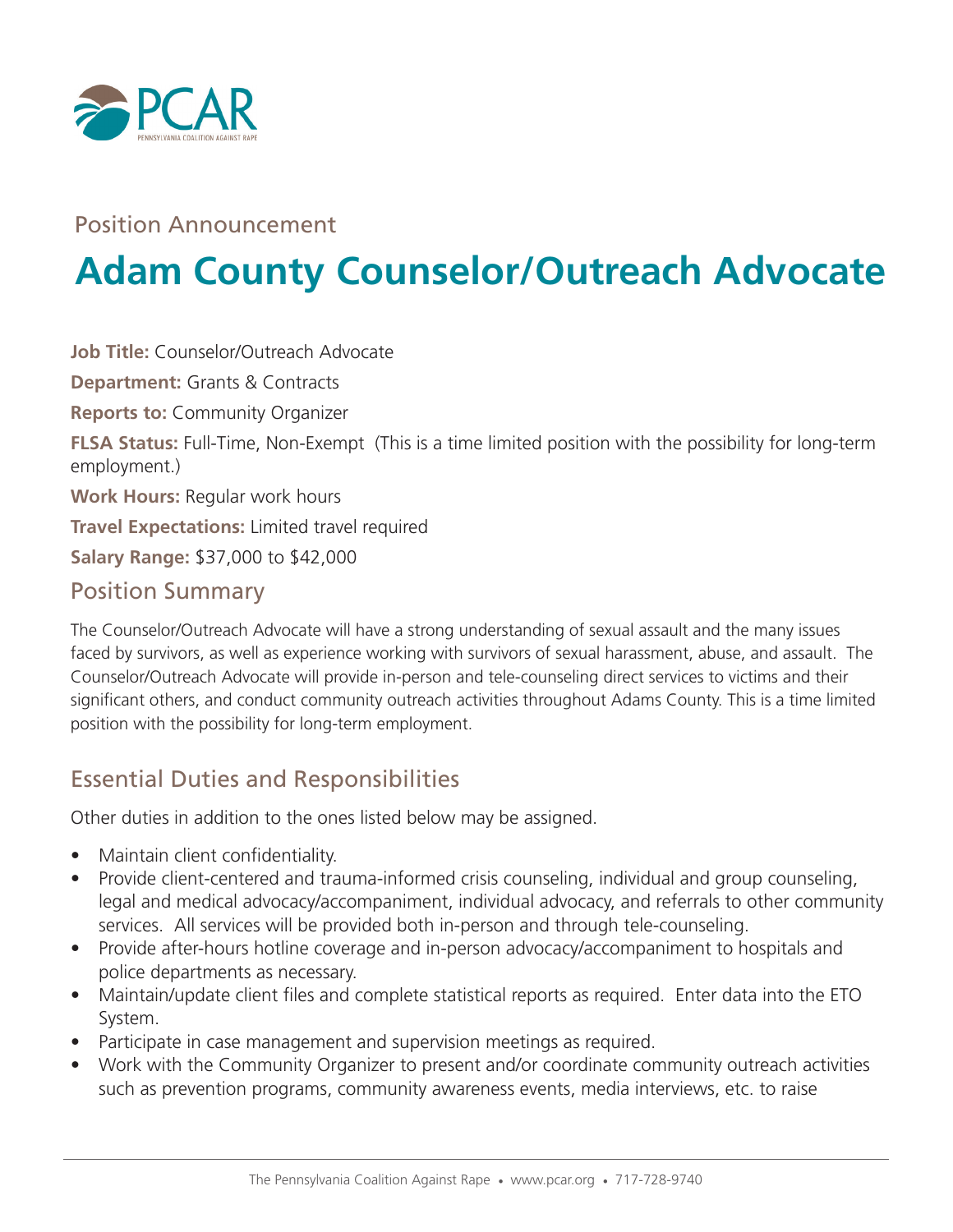awareness regarding sexual harassment, abuse, and assault and the availability of services to victims, survivors, significant others, and the Adams County community.

# Supervisory Responsibilities:

This job has no supervisory responsibilities.

#### Travel requirements:

This position requires in-state travel.

### Qualifications:

To perform this job successfully, an individual must be able to perform each essential duty satisfactorily. The requirements listed below are representative of the knowledge, skill, and/or ability required. Reasonable accommodation may be made to enable individuals with disabilities to perform the essential functions.

#### Education and/or Experience:

Bachelor's degree in social work, counseling or related field from an accredited college or university and/or a minimum of two years of relevant professional experience working with survivors of sexual harassment, abuse, and assault. Experience with conducting outreach activities in community settings.

#### Language Skills:

Ability to read, analyze, and interpret general business periodicals, professional journals, technical procedures, or governmental regulations. Ability to write reports, business correspondence, and procedure manuals. Ability to effectively present information and respond to questions from groups of managers, clients, customers, and the general public.

#### Mathematical Skills:

Ability to add, subtract, multiply, and divide in all units of measure, using whole numbers, common fractions, and decimals. Ability to compute rate, ratio, and percent and to draw and interpret bar graphs.

#### Reasoning Ability:

Ability to apply common sense understanding to carry out instructions furnished in written, oral, or diagram form. Ability to deal with problems involving several concrete variables in standardized situations.

#### Requirements:

1. Experience in the provision of crisis intervention, supportive counseling, advocacy/accompaniment,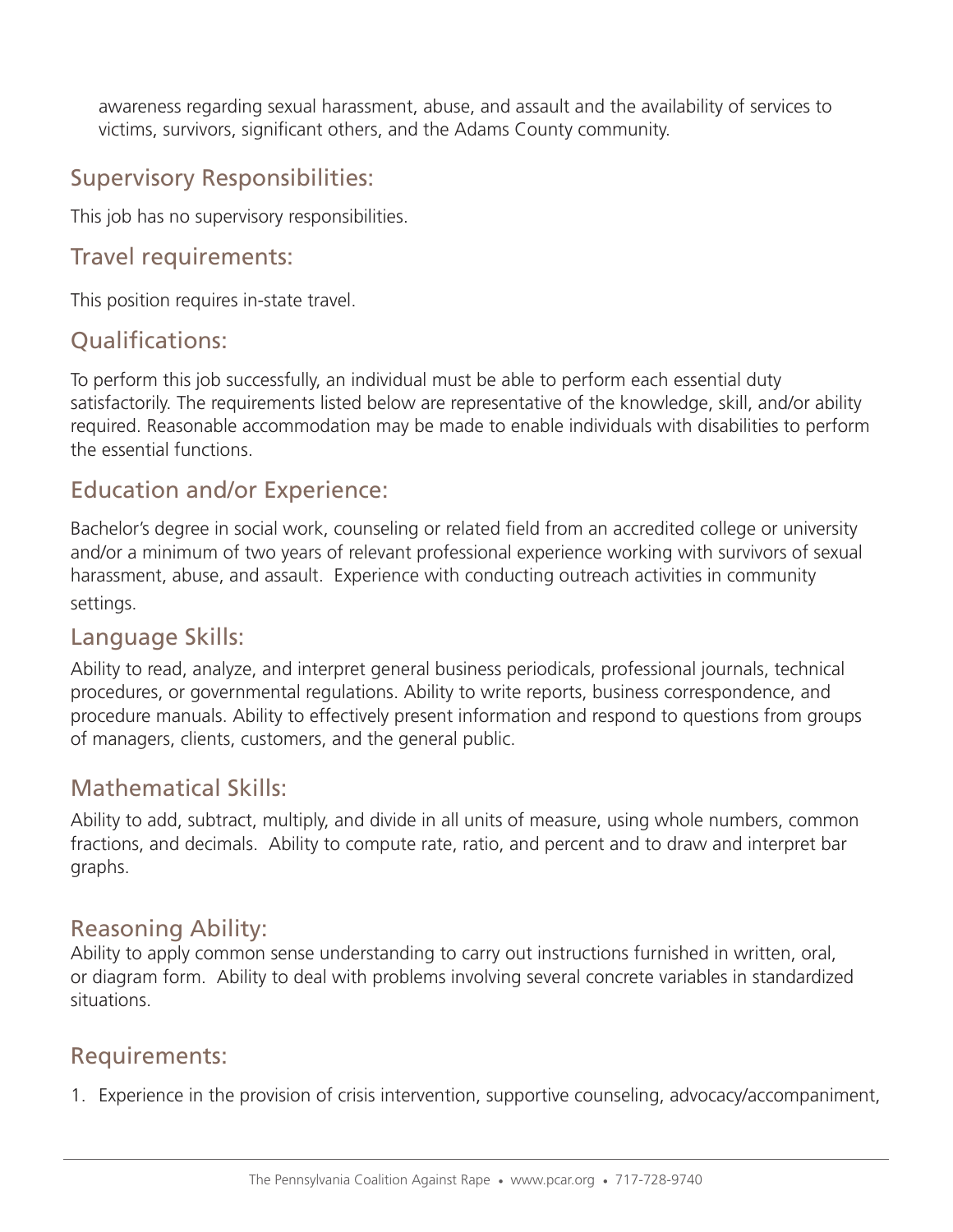and community outreach.

- 2. Ability to work with ease with every member of the community, including people of all ages, races, creeds, gender identities, ethnicities, colors, national origins, marital statuses, sexual orientations, physical or mental abilities, cultures, language abilities, classes, economic statuses, education-levels, and HIV statuses.
- 3. Ability to work flexible hours including evening and weekend hours as necessary.
- 4. Ability to present oneself in a professional manner, as well as excellent interpersonal, communication (verbal and written), and organizational skills.
- 5. Accept and abide by the mission and core values of PCAR.
- 6. Ability to function independently and as a member of a team.
- 7. Ability to work cooperatively with other service professionals and community organizations.
- 8. Must obtain Child abuse History Clearance, Pennsylvania State Police Criminal Clearance, and FBI fingerprinting.
- 9. Must complete a Pennsylvania rape crisis center sexual assault victim counselor training, if not already completed in the past two years.
- 10.Must have proficiency with the technology necessary for the functions of the position.
- 11.Travel throughout Adams County as necessary. Must have valid driver's license and required insurance coverage.

# Certificates, Licenses, Registrations

#### Not applicable

#### Work Environment

The work environment characteristics described here are representative of those an employee encounters while performing the essential functions of this job. Reasonable accommodations may be made to enable individuals with disabilities to perform the essential functions. The noise level in the work environment is usually moderate.

# Other Duties As Required

The statements contained herein describe the scope of responsibility and essential functions of this position but should not be considered to be an all-inclusive listing of work requirements. Individuals may perform other duties as assigned including but not limited to work in other areas to cover absences or relief to equalize peak work periods or otherwise balance the workload.

This job description is a summary and is not meant to cover every aspect and detail of the position. PCAR may add, delete, change, or modify any part of this position within the parameters of VOCA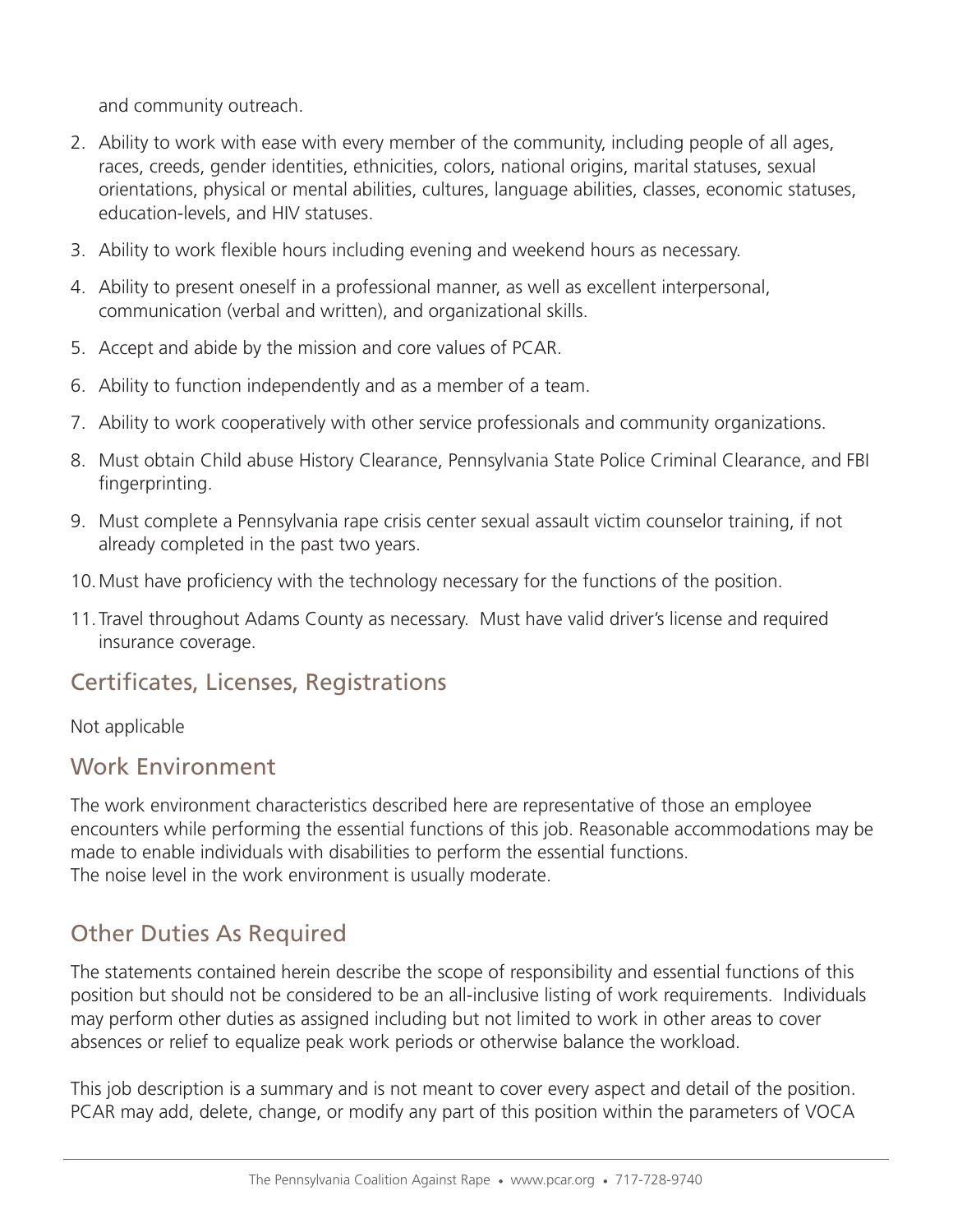funding at any time. PCAR will may reasonable accommodation for known physical or mental limitations of a qualified employee/applicant with a disability providing the accommodation does not impose an undue hardship or significant risk of substantial harm to the individual, others, PCAR's operations, or upon the quality of service.

#### Salary Range

\$37,000 to \$42,000 depending upon qualifications.

# To Apply

PCAR offers a competitive salary and benefits package. Qualified candidates are encouraged to apply online at www.pcar.org by May 20, 2022. Complete job description available online.

# Who We Are

Founded in 1975, PCAR works to end sexual violence and advocates for the rights and needs of all sexual assault victims. PCAR partners with a network of rape crisis programs to bring help, hope, and healing around issues of sexual violence to the Commonwealth of Pennsylvania. PCAR:

- Ensures that communities have access to quality victim services and prevention education by providing funding, training, materials and assistance to a network of rape crisis centers that serve all of Pennsylvania's 67 counties.
- Provides resources and training on sexual assault-related issues to professionals across the Commonwealth.
- Promotes public policies that provide protections and services to victims of sexual violence, hold offenders accountable, and enhance community safety.
- Launched the Sexual Violence Legal Assistance Project in 2018 to provide holistic legal services to survivors of sexual violence.
- Works with media to increase public awareness, access to accurate information, and ethical reporting practices.
- Operates the National Sexual Violence Resource Center (NSVRC), which identifies, develops and disseminates resources regarding all aspects of sexual violence prevention and intervention. The NSVRC also is a partner in a collaborative effort with the National Alliance to End Sexual Violence (NAESV), and the ValorUS to operate RALIANCE. RALIANCE was founded in 2015 through a multimillion dollar seed investment by the National Football League with a mission of ending sexual violence in one generation. RALIANCE promotes prevention by awarding grants, advancing research, policymaking, and more.

PCAR understands sexual violence as a social justice issue and works to prevent and respond to sexual violence within this framework. We are committed to nurturing a workplace that is affirming, inclusive, and respectful of all people and the ways in which they identify across race, class, ability, gender, sexual orientation, age, and other characteristics.